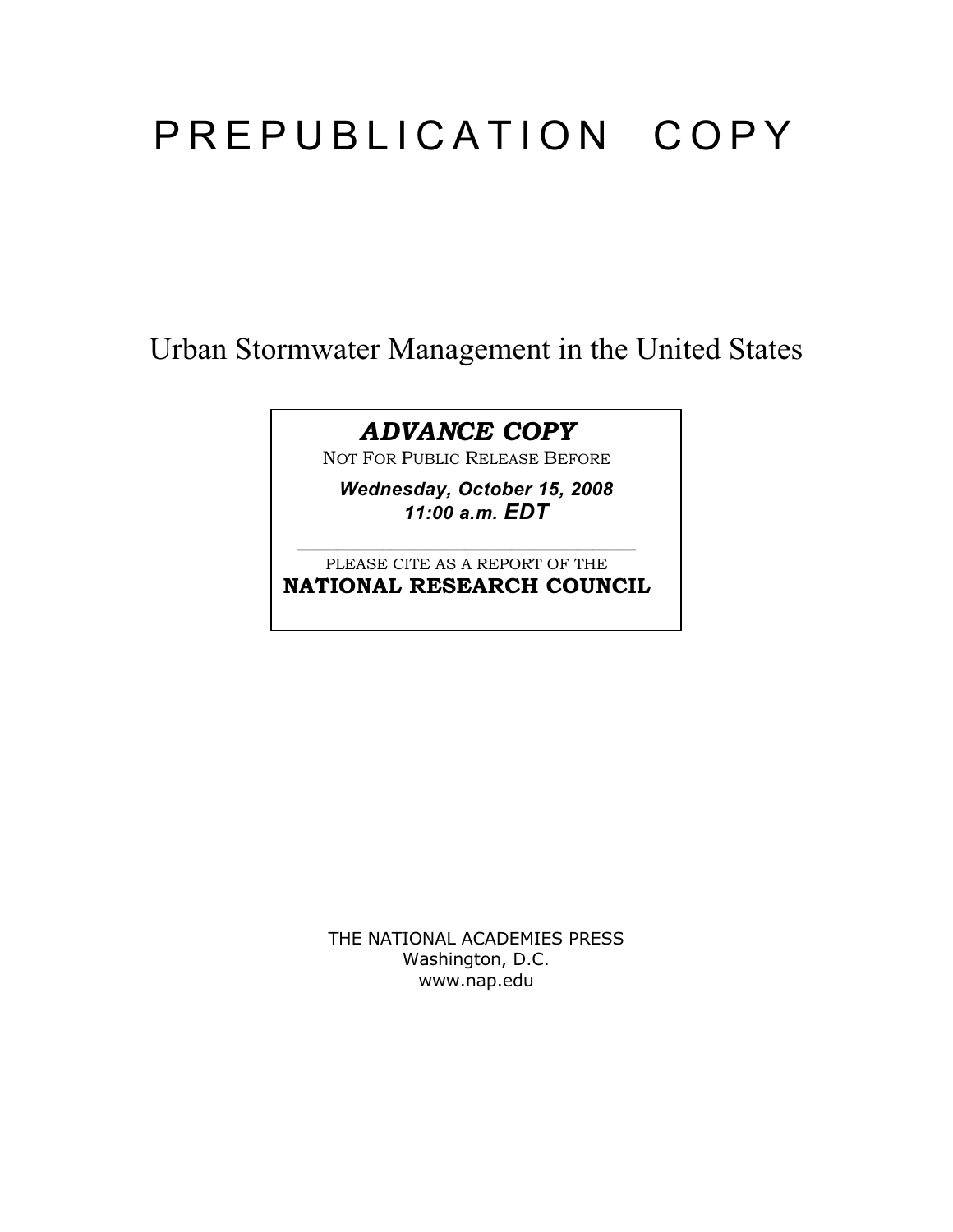

FIGURE 2-6 Trend of the organophosphate pesticide diazinon in MS4 discharges that flow into a stormwater basin in Fresno County, California, following a ban on the pesticide. The figure shows the significant drop in the diazinon concentration in just four years to levels where it is no longer toxic to freshwater aquatic life. EPA prohibited the retail sale of diazinon for crack and crevice and virtually all indoor uses after December 31, 2002, and non-agriculture outdoor use was phased out by December 31, 2004. Restricted use for agricultural purposes is still allowed. SOURCE: Reprinted, with permission, from Brosseau (2007). Copyright 2006 by Fresno Metropolitan Flood Control District.

#### **CONCLUSIONS AND RECOMMENDATIONS**

In an ideal world, stormwater discharges would be regulated through direct controls on land use, strict limits on both the quantity and quality of stormwater runoff into surface waters, and rigorous monitoring of adjacent waterbodies to ensure that they are not degraded by stormwater discharges. Future land-use development would be controlled to prevent increases in stormwater discharges from predevelopment conditions, and impervious cover and volumetric restrictions would serve as a reliable proxy for stormwater loading from many of these developments. Large construction and industrial areas with significant amounts of impervious cover would face strict regulatory standards and monitoring requirements for their stormwater discharges. Products and other sources that contribute significant pollutants through stormwater—like de-icing materials, urban fertilizers and pesticides, and vehicular exhaust would be regulated at a national level to ensure that the most environmentally benign materials are used when they are likely to end up in surface waters.

In the United States, the regulation of stormwater looks quite different from this idealized vision. Since the primary federal statute—the CWA—is concerned with limiting pollutants into surface waters, the volume of discharges are secondary and are generally not regulated at all. Moreover, given the CWA's focus on regulating pollutants, there are few if any incentives to anticipate or limit intensive future land uses that generate large quantities of stormwater. Most stormwater discharges are regulated instead on an individualized basis with the demand that existing point sources of stormwater pollutants implement SCMs, without accounting for the cumulative contributions of multiple sources in the same watershed. Moreover, since individual stormwater discharges vary with terrain, rainfall, and use of the land, the restrictions governing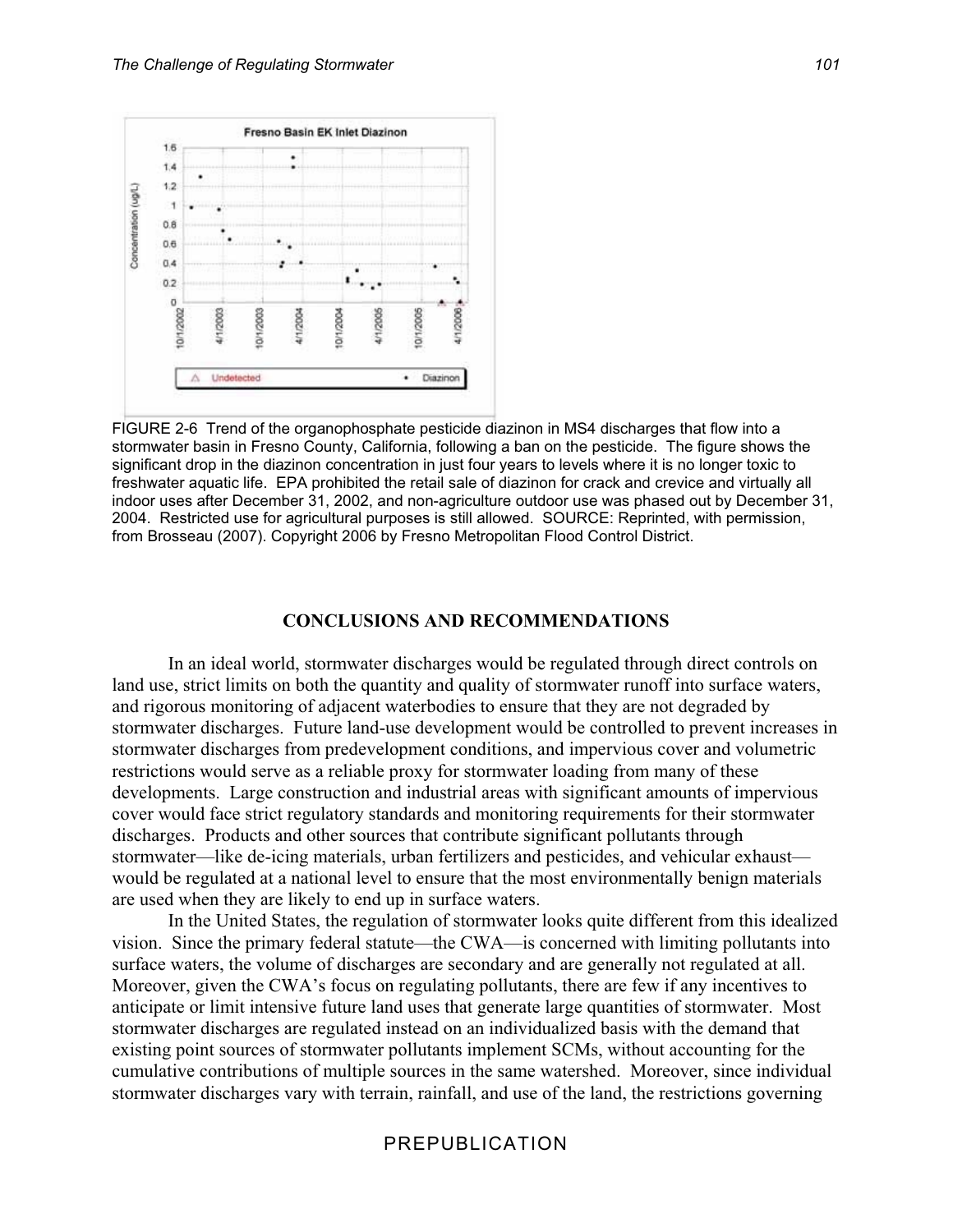regulated parties are generally site-specific, leaving a great deal of discretion to the dischargers themselves in developing SWPPPs and self-monitoring to ensure compliance. While states and local governments are free to pick up the large slack left by the federal program, there are effectively no resources and very limited infrastructure with which to address the technical and costly challenges faced by the control of stormwater. These problems are exacerbated by the fact that land use and stormwater management responsibilities within local governments are frequently decoupled. The following conclusions and recommendations are made.

**EPA's current approach to regulating stormwater is unlikely to produce an accurate or complete picture of the extent of the problem, nor is it likely to adequately control stormwater's contribution to waterbody impairment.** The lack of rigorous end-ofpipe monitoring, coupled with EPA's failure to use flow or alternative measures for regulating stormwater, make it difficult for EPA to develop enforceable requirements for stormwater dischargers. Instead, under EPA's program, the stormwater permits leave a great deal of discretion to the regulated community to set their own standards and self-monitor.

Implementation of the federal program has also been incomplete. Current statistics on the states' implementation of the stormwater program, discharger compliance with stormwater requirements, and the ability of states and EPA to incorporate stormwater permits with TMDLs are uniformly discouraging. Radical changes to the current regulatory program (see Chapter 6) appear necessary to provide meaningful regulation of stormwater dischargers in the future.

**Future land development and its potential increases in stormwater must be considered and addressed in a stormwater regulatory program.** The NPDES permit program governing stormwater discharges does not provide for explicit consideration of future land use. Although the TMDL program expects states to account for future growth in calculating loadings, even these more limited requirements for degraded waters may not always be implemented in a rigorous way. In the future, EPA stormwater programs should include more direct and explicit consideration of future land developments. For example, stormwater permit programs could be predicated on rigorous projections of future growth and changes in impervious cover within an MS4. Regulators could also be encouraged to use incentives to lessen the impact of land development (e.g., by reducing needless impervious cover within future developments).

**Flow and related parameters like impervious cover should be considered for use as proxies for stormwater pollutant loading.** These analogs for the traditional focus on the "discharge" of "pollutants" have great potential as a federal stormwater management tool because they provide specific and measurable targets, while at the same time they focus regulators on water degradation resulting from the increased volume as well as increased pollutant loadings in stormwater runoff. Without these more easily measured parameters for evaluating the contribution of various stormwater sources, regulators will continue to struggle with enormously expensive and potentially technically impossible attempts to determine the pollutant loading from individual dischargers or will rely too heavily on unaudited and largely ineffective self-reporting, self-policing, and paperwork enforcement.

**Local building and zoning codes, and engineering standards and practices that guide the development of roads and utilities, frequently do not promote or allow the most**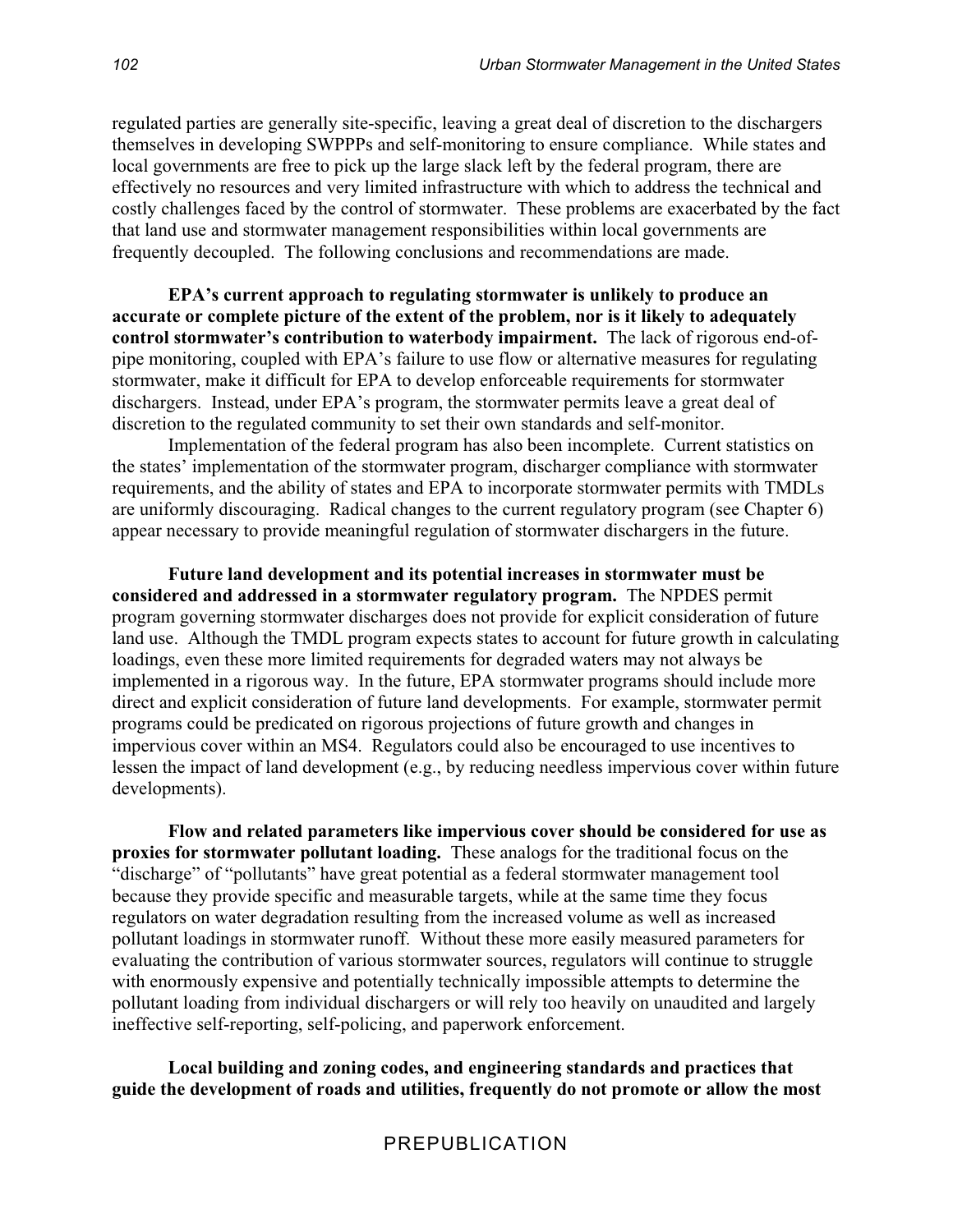**innovative stormwater management.** Fortunately, a variety of regulatory innovations—from more flexible and thoughtful zoning to using design review incentives to guide building codes to having separate ordinances for new versus infill development can be used to encourage more effective stormwater management. These are particularly important to promoting redevelopment in existing urban areas, which reduces the creation of new impervious areas and takes pressure off of the development of lands at the urban fringe (i.e., reduces sprawl).

**EPA should provide more robust regulatory guidelines for state and local government efforts to regulate stormwater discharges.** There are a number of ambiguities in the current federal stormwater program that complicate the ability of state and local governments to rigorously implement the program. EPA should issue clarifying guidance on several key areas. Among the areas most in need of additional federal direction are the identification of industrial dischargers that constitute the highest risk with regard to stormwater pollution and the types of permit requirements that should apply to these high-risk sources. EPA should also issue more detailed guidance on how state and local governments might prioritize monitoring and enforcement of the numerous and diverse stormwater sources within their purview. Finally, EPA should issue guidance on how stormwater permits could be drafted to produce more easily enforced requirements that enable oversight and enforcement not only by government officials, but also by citizens. Further detail is found in Chapter 6.

**EPA should engage in much more vigilant regulatory oversight in the national licensing of products that contribute significantly to stormwater pollution.** De-icing chemicals, materials used in brake linings, motor fuels, asphalt sealants, fertilizers, and a variety of other products should be examined for their potential contamination of stormwater. Currently, EPA does not apparently utilize its existing licensing authority to regulate these products in a way that minimizes their contribution to stormwater contamination. States can also enact restrictions on or tax the application of pesticides or even ban particular pesticides or other particularly toxic products. Austin, for example, has banned the use of coal-tar sealants within city boundaries. States and localities have also experimented with alternatives to road salt that are less environmentally toxic. These local efforts are important and could ultimately help motivate broader scale, federal restrictions on particular products.

**The federal government should provide more financial support to state and local efforts to regulate stormwater.** State and local governments do not have adequate financial support to implement the stormwater program in a rigorous way. At the very least, Congress should provide states with financial support for engaging in more meaningful regulation of stormwater discharges. EPA should also reassess its allocation of funds within the NPDES program. The agency has traditionally directed funds to focus on the reissuance of NPDES wastewater permits, while the present need is to advance the NPDES stormwater program because NPDES stormwater permittees outnumber wastewater permittees more than five fold, and the contribution of diffuse sources of pollution to degradation of the nation's waterbodies continues to increase.

#### **REFERENCES**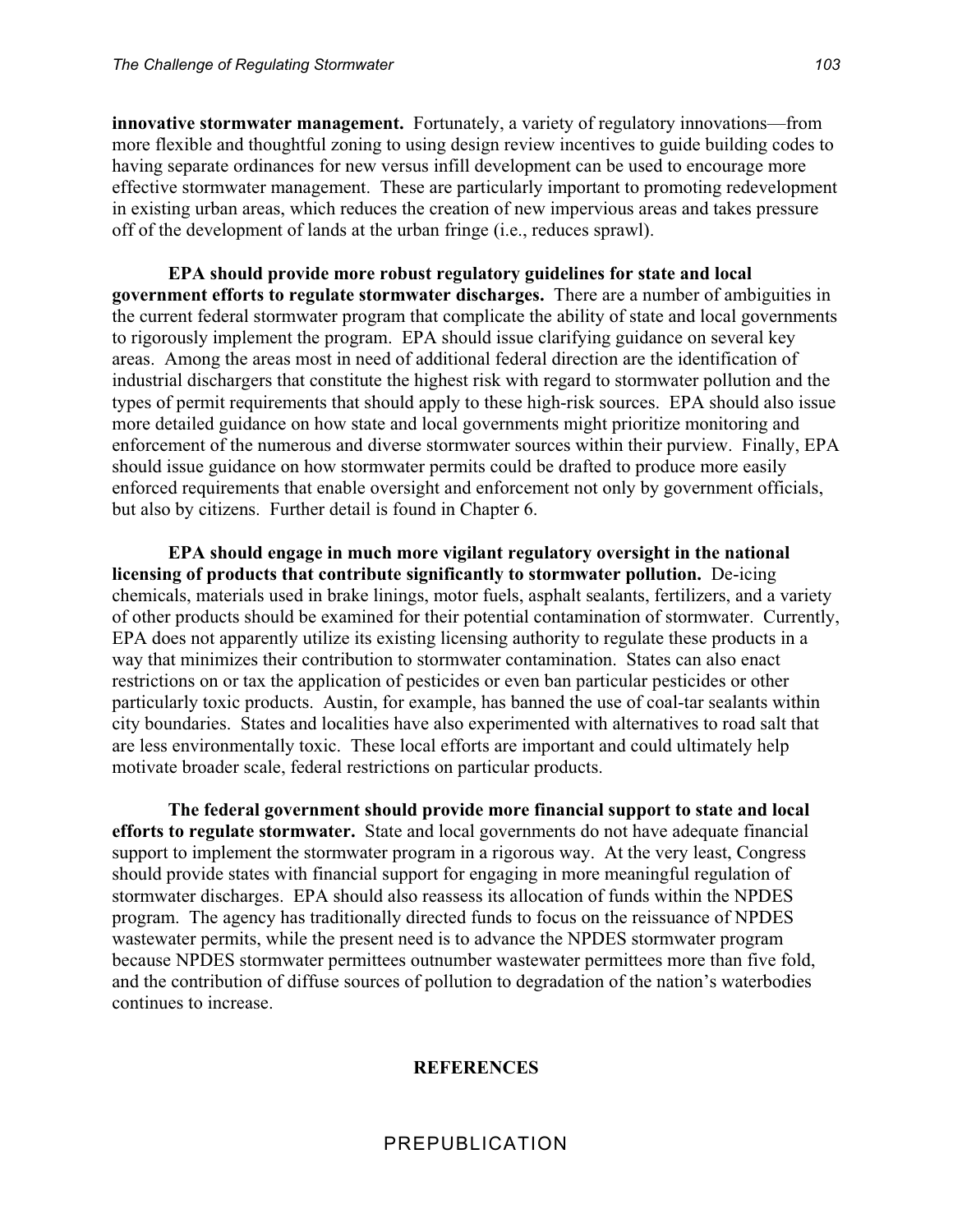#### **CONCLUSIONS AND RECOMMENDATIONS**

The present state of the science of stormwater reflects both the strengths and weaknesses of historic, monodisciplinary investigations. Each of the component disciplines—hydrology, geomorphology, aquatic chemistry, ecology, land use, and population dynamics—have welltested theoretical foundations and useful predictive models. In particular, there are many correlative studies showing how parameters co-vary in important but complex and poorly understood ways (e.g., changes in fish community associated with watershed road density or the percentage of IC). Nonetheless, efforts to create mechanistic links between population growth, land-use change, hydrologic alteration, geomorphic adjustments, chemical contamination in stormwater, disrupted energy flows, and biotic interactions, to changes in ecological communities are still in development. Despite this assessment, there are a number of overarching truths that remain poorly integrated into stormwater management decision making, although they have been robustly characterized and have a strong scientific basis. These are expanded upon below.

**There is a direct relationship between land cover and the biological condition of downstream receiving waters.** The possibility for the highest levels of aquatic biological condition exists only with very light urban transformation of the landscape. Even then, alterations to biological communities have been documented at such low levels of imperviousness, typically associated with roads and the clearing of native vegetation, that there has been no real "urban development" at all. Conversely, the lowest levels of biological condition are inevitable with extensive urban transformation of the landscape, commonly seen after conversion of about one-third to one-half of a contributing watershed into impervious area. Although not every degraded waterbody is a product of intense urban development, all highly urban watersheds produce severely degraded receiving waters. Because of the close and, to date, inexorable linkage between land cover and the health of downstream waters, stormwater management is an unavoidable offshoot of watershed-based land-use planning (or, more commonly, its absence).

**The protection of aquatic life in urban streams requires an approach that incorporates all stressors.** Urban Stream Syndrome reflects a multitude of effects caused by altered hydrology in urban streams, altered habitat, and polluted runoff. Focusing on only one of these factors is not an effective management strategy. For example, even without noticeably elevated pollutant concentrations in receiving waters, alterations in their hydrologic regimes are associated with impaired biological condition. Achieving the articulated goals for stormwater management under the CWA will require a balanced approach that incorporates hydrology, water quality, and habitat considerations.

**The full distribution and sequence of flows (i.e., the flow regime) should be taken into consideration when assessing the impacts of stormwater on streams.** Permanently increased stormwater volume is only one aspect of an urban-altered storm hydrograph. It contributes to high in-stream velocities, which in turn increase streambank erosion and accompanying sediment pollution of surface water. Other hydrologic changes, however, include changes in the sequence and frequency of high flows, the rate of rise and fall of the hydrograph, and the season of the year in which high flows can occur. These all can affect both the physical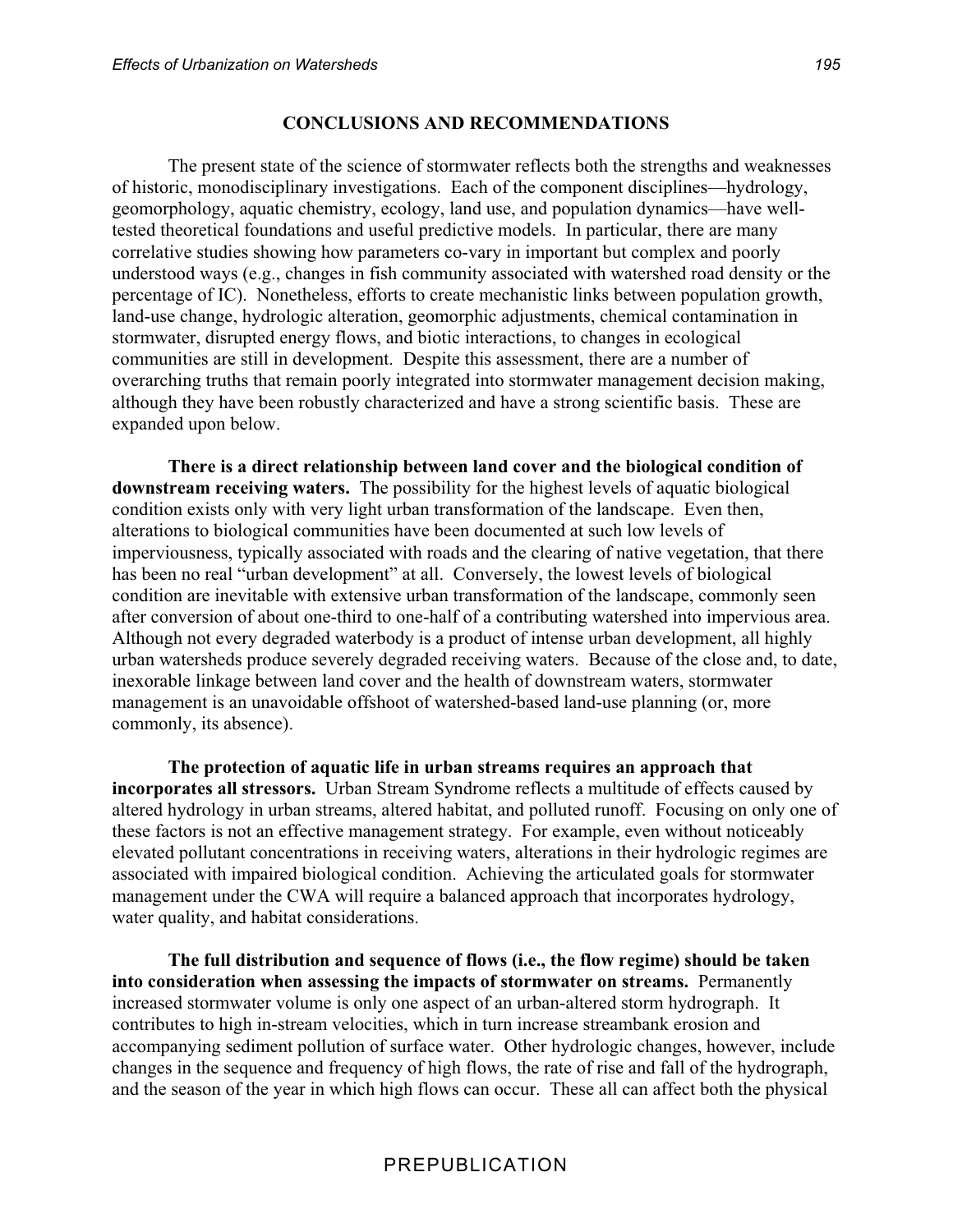and biological conditions of streams, lakes, and wetlands. Thus, effective hydrologic mitigation for urban development cannot just aim to reduce post-development peak flows to predevelopment peak flows.

**A single design storm cannot adequately capture the variability of rain and how that translates into runoff or pollutant loadings, and thus is not suitable for addressing the multiple objectives of stormwater management.** Of particular importance to the types of problems associated with urbanization is the size of rain events. The largest and most infrequent rains cause near-bank-full conditions and may be most responsible for habitat destruction; these are the traditional "design storms" used to design safe drainage systems. However, moderatesized rains are more likely to be associated with most of the annual mass discharges of stormwater pollutants, and these can be very important to the eutrophication of lakes and nearshore waters. Water quality standards for bacterial indicators and total recoverable heavy metals are exceeded for almost *every* rain in urban areas. Therefore, the whole distribution of storm size needs to be evaluated for most urban receiving waters because many of these problems coexist.

**Roads and parking lots can be the most significant type of land cover with respect to stormwater.** They constitute as much as 70 percent of total impervious cover in ultra-urban landscapes, and as much as 80 percent of the directly connected impervious cover. Roads tend to capture and export more stormwater pollutants than other land covers in these highly impervious areas because of their close proximity to the variety of pollutants associated with automobiles. This is especially true in areas of the country having mostly small rainfall events (as in the Pacific Northwest). As rainfall amounts become larger, pervious areas in most residential land uses become more significant sources of runoff, sediment, nutrients, and landscaping chemicals. In all cases, directly connected impervious surfaces (roads, parking lots, and roofs that are directly connected to the drainage system) produce the first runoff observed at a storm-drain inlet and outfall because their travel times are the quickest.

**Generally, the quality of stormwater from urbanized areas is well characterized, with the common pollutants being sediment, metals, bacteria, nutrients, pesticides, trash, and polycyclic aromatic hydrocarbons.** These results come from many thousands of storm events from across the nation, systematically compiled and widely accessible; they form a robust data set of utility to theoreticians and practitioners alike. These data make it possible to accurately estimate pollutant concentrations, which have been shown to vary by land cover and by region across the country. However, characterization data are relatively sparse for individual industrial operations, which makes these sources less amenable to generalized approaches based on reliable assumptions of pollutant types and loads. In addition, industrial operations vary greatly from site to site, such that it may be necessary to separate them into different categories in order to better understand industrial stormwater quality.

**Nontraditional sources of stormwater pollution must be taken into consideration when assessing the overall impact of urbanization on receiving waterbodies.** These nontraditional sources include atmospheric deposition, snowmelt, and dry weather discharges, which can constitute a significant portion of annual pollutant loadings from storm systems in urban areas (such as metals in Los Angeles). For example, atmospheric deposition of metals is a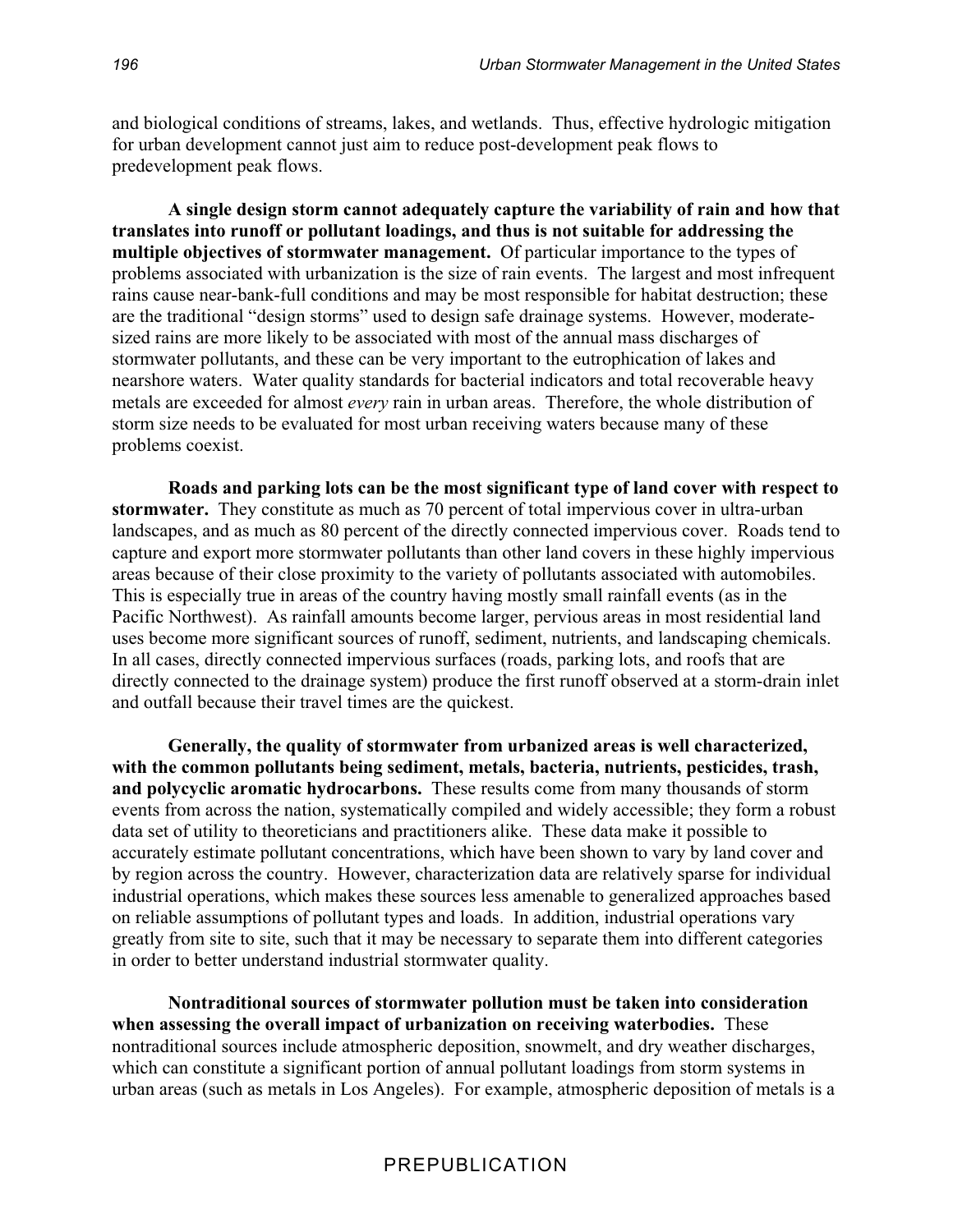very significant component of contaminant loading to waterbodies in the Los Angeles region relative to other point and nonpoint sources. Similarly, much of the sediment found in receiving waters following watershed urbanization can come from streambank erosion as opposed to being contributed by polluted stormwater.

**Biological monitoring of waterbodies is critical to better understanding the cumulative impacts of urbanization on stream condition.** Over 25 years ago, individual states developed the concept of regional reference sites and developed multi-metric indices to identify and characterize degraded aquatic assemblages in urban streams. Biological assessments respond to the range of non-chemical stressors identified as being important in urban waterways including habitat degradation, hydrological alterations, and sediment and siltation impacts, as well as to the influence of nutrients and other chemical stressors where chemical criteria do not exist or where their effects are difficult to measure directly (e.g., episodic stressors). The increase in biological monitoring has also helped to frame issues related to exotic species, which are locally of critical importance but completely unrecognized by traditional physical monitoring programs.

**Epidemiological studies on the human health risks of swimming in freshwater and marine waters contaminated by urban stormwater discharges in temperate and warm climates are needed.** Unlike with aquatic organisms, there is little information on the health risks of urban stormwater to humans. Standardized watershed assessment methods to identify the sources of human pathogens and indicator organisms in receiving waters need to be developed, especially for those waters with a contact-recreation use designation that have had multiple exceedances of pathogen or indicator criteria in a relatively short period of time. Given their difficulty and expense, epidemiological studies should be undertaken only after careful characterization of water quality and stormwater flows in the study area.

#### **REFERENCES**

- Abrahams, A. 1984. Channel networks: A geomorphological perspective. Water Resources Research 20:161–168.
- Adeniyi, I. F., and I. O. Olabanji. 2005. The physico-chemical and bacteriological quality of rainwater collected over different roofing materials in Ile-Ife, southwestern Nigeria. Chemistry and Ecology 21(3):149–166.
- Ahn, J. H., S. B. Grant, C. Q. Surbeck, P. M. DiGiacomo, N. P. Nezlin, and S. Jiang. 2005. Coastal Water Quality Impact of Stormwater Runoff from an Urban Watershed in Southern California. Environ. Sci. Technol. 39(16):5940 -5953.
- Allan, J. D. 2004. Landscapes and riverscapes: The influence of land use on stream ecosystems. Annual Review of Ecology, Evolution, and Systematics.
- Anonymous. 2000. Fish kill at Pinch Gut Creek. *The Birmingham News* (AL). April 18.
- Arkoosh, M. R., E. Clemons, P. Huffman, and A. N. Kagley. 2001. Increased susceptibility of juvenile chinook salmon to *Vibriosis* after exposure to chlorinated and aromatic compounds found in contaminated urban estuaries. Journal of Aquatic and Animal Health 13:257–268.
- Athansiadis, K., B. Helmreich, and P. A. Wilderer. 2006. Infiltration of a copper roof runoff through artificial barriers. Water Science and Technology 54(6–7):281–289.
- Bailey, H. C., J. R. Elphick, A. Potter, and B. Zak. 1999. Zinc toxicity in stormwater runoff from sawmills in British Columbia. Water Research 33(11):2721–2725.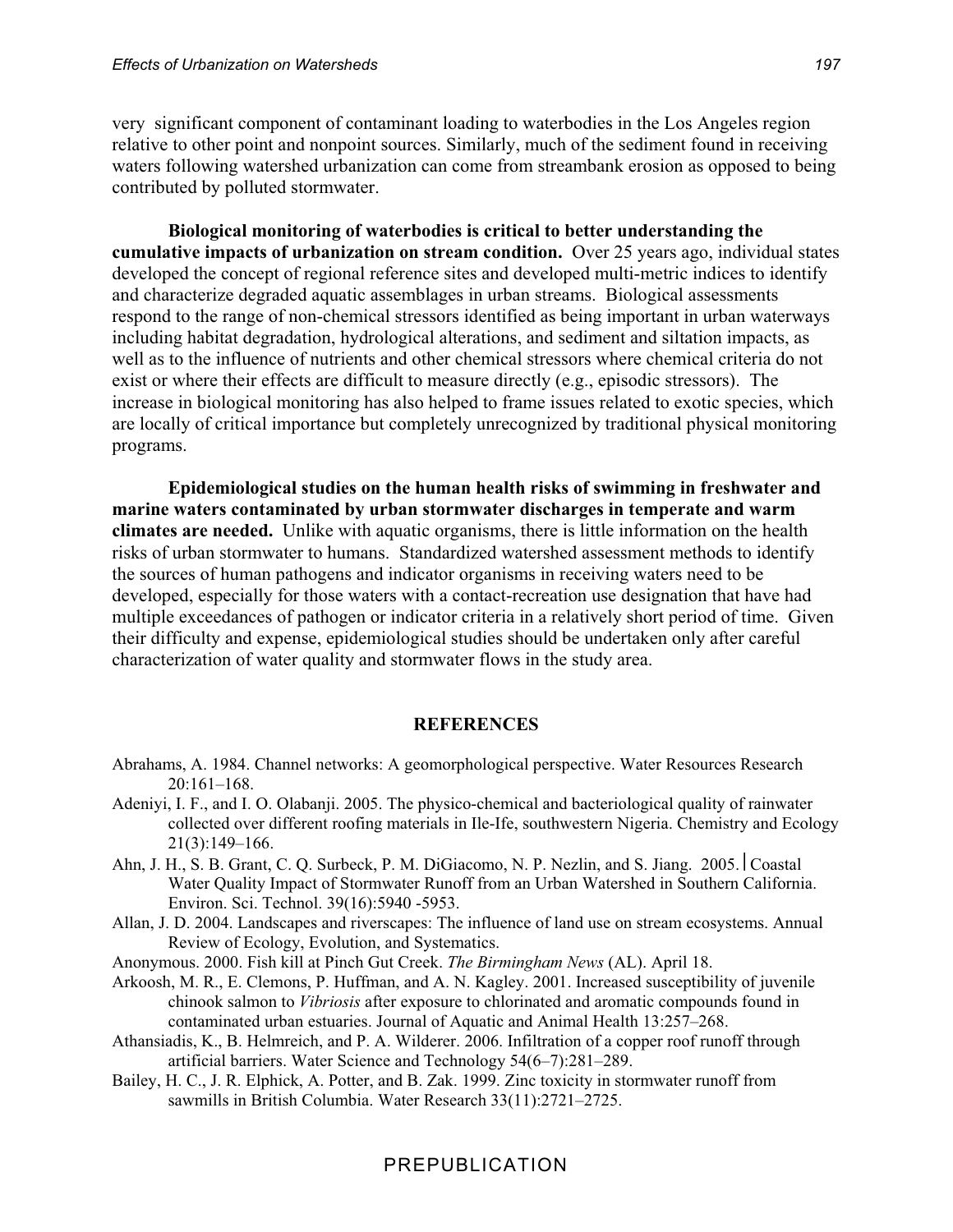In order to develop a more consistent capability to support stormwater permitting needs, there should be increased investment in improving model paradigms, especially the practice and methods of model linkage as described above, and in stormwater monitoring. The latter may require investment in a new generation of sensors that can sample at temporal resolutions that can adjust to characterize low flow and the dynamics of storm flow, but are sufficiently inexpensive and autonomous to be deployed in multiple locations from distributed sources to receiving waterbodies of interest. Finally, as urban areas extend to encompass progressively lower-density development, the interactions of surface water and groundwater become more critical to the cumulative impact of stormwater on impaired waterbodies.

EPA needs to ensure continuous support and development of their water quality models and spatial data infrastructure. Beyond this, a set of distributed watershed models has been developed that can resolve the location and position of parcels within hydrologic flow fields; these are being modified for use as urban stormwater models. These models avoid the pitfalls of lumping, but they require much greater volumes of spatial data, provided by current remote sensing technology (e.g., lidar, airborne digital optical and infrared sensors) as well as the emerging set of in-stream sensor systems. While these methods are not yet operational or widespread, they should be further investigated and tested for their capabilities to support stormwater management.

#### **CONCLUSIONS AND RECOMMENDATIONS**

This chapter addresses what might be the two weakest areas of the stormwater program monitoring and modeling of stormwater. The MS4 and particularly the industrial stormwater monitoring programs suffer from (1) a paucity of data, (2) inconsistent sampling techniques, (3) a lack of analyses of available data and guidance on how permittees should be using the data to improve stormwater management decisions, and (4) requirements that are difficult to relate to the compliance of individual dischargers. The current state of stormwater modeling is similarly limited. Stormwater modeling has not evolved enough to consistently say whether a particular discharger can be linked to a specific waterbody impairment, although there are many correlative studies showing how parameters co-vary in important but complex and poorly understood ways (see Chapter 3). Some quantitative predictions can be made, particularly those that are based on well-supported causal relationships of a variable that responds to changes in a relatively simple driver (e.g., modeling how a runoff hydrograph or pollutant loading change in response to increased impervious land cover). However, in almost all cases, the uncertainty in the modeling and the data, the scale of the problems, and the presence of multiple stressors in a watershed make it difficult to assign to any given source a specific contribution to water quality impairment. More detailed conclusions and recommendations about monitoring and modeling are given below.

**Because of a ten-year effort to collect and analyze monitoring data from MS4s nationwide, the quality of stormwater from urbanized areas is well characterized.** These results come from many thousands of storm events, systematically compiled and widely accessible; they form a robust dataset of utility to theoreticians and practitioners alike. These data make it possible to accurately estimate the EMC of many pollutants. Additional data are available from other stormwater permit holders that were not originally included in the database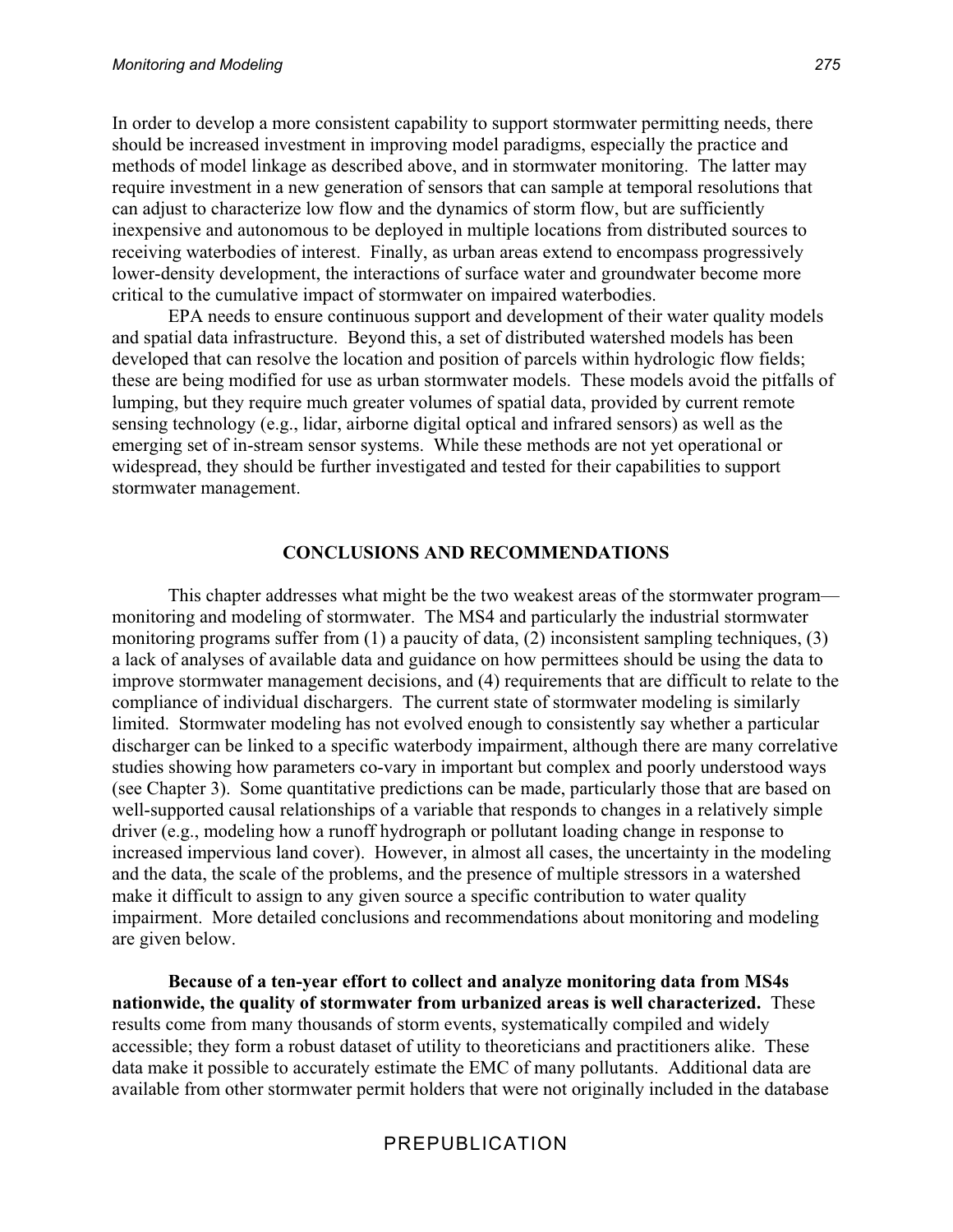and from ongoing projects, and these should be acquired to augment the database and improve its value in stormwater management decision-making.

**Industry should monitor the quality of stormwater discharges from certain critical industrial sectors in a more sophisticated manner, so that permitting authorities can better establish benchmarks and technology-based effluent guidelines**. Many of the benchmark monitoring requirements and effluent guidelines for certain industrial subsectors are based on inaccurate and old information. Furthermore, there has been no nationwide compilation and analysis of industrial benchmark data, as has occurred for MS4 monitoring data, to better understand typical stormwater concentrations of pollutants from various industries. The absence of accurate benchmarks and effluent guidelines for critical industrial sectors discharging stormwater may explain the lack of enforcement by permitting authorities, as compared to the vigorous enforcement within the wastewater discharge program.

**Industrial monitoring should be targeted to those sites having the greatest risk associated with their stormwater discharges.** Many industrial sites have no or limited exposure to runoff and should not be required to undertake extensive monitoring. Visual inspections should be made, and basic controls should be implemented at these areas. Mediumrisk industrial sites should conduct monitoring so that a sufficient number of storms are measured over the life of the permit for comparison to regional benchmarks. Again, visual inspections and basic controls are needed for these sites, along with specialized controls to minimize discharges of the critical pollutants. Stormwater from high-risk industrial sites needs to be continuously monitored, similar to current point source monitoring practices. The use of a regionally calibrated stormwater model and random monitoring of the lower-risk areas will likely require additional monitoring.

**Continuous, flow-weighted sampling methods should replace the traditional collection of stormwater data using grab samples.** Data obtained from too few grab samples are highly variable, particularly for industrial monitoring programs, and subject to greater uncertainly because of experimenter error and poor data-collection practices. In order to use stormwater data for decision making in a scientifically defensible fashion, grab sampling should be abandoned as a credible stormwater sampling approach for virtually all applications. It should be replaced by more accurate and frequent continuous sampling methods that are flow weighted. Flow-weighted composite monitoring should continue for the duration of the rain event. Emerging sensor systems that provide high temporal resolution and real-time estimates for specific pollutants should be further investigated, with the aim of providing lower costs and more extensive monitoring systems to sample both streamflow and constituent loads.

**Flow monitoring and on-site rainfall monitoring need to be included as part of stormwater characterization monitoring.** The additional information associated with flow and rainfall data greatly enhance the usefulness of the much more expensive water quality monitoring. Flow monitoring should also be correctly conducted, with adequate verification and correct base-flow subtraction methods applied. Using regional rainfall data from locations distant from the monitoring location is likely to be a major source of error when rainfall factors are being investigated. The measurement, quality assurance, and maintenance of long-term precipitation records are both vital and nontrivial to stormwater management.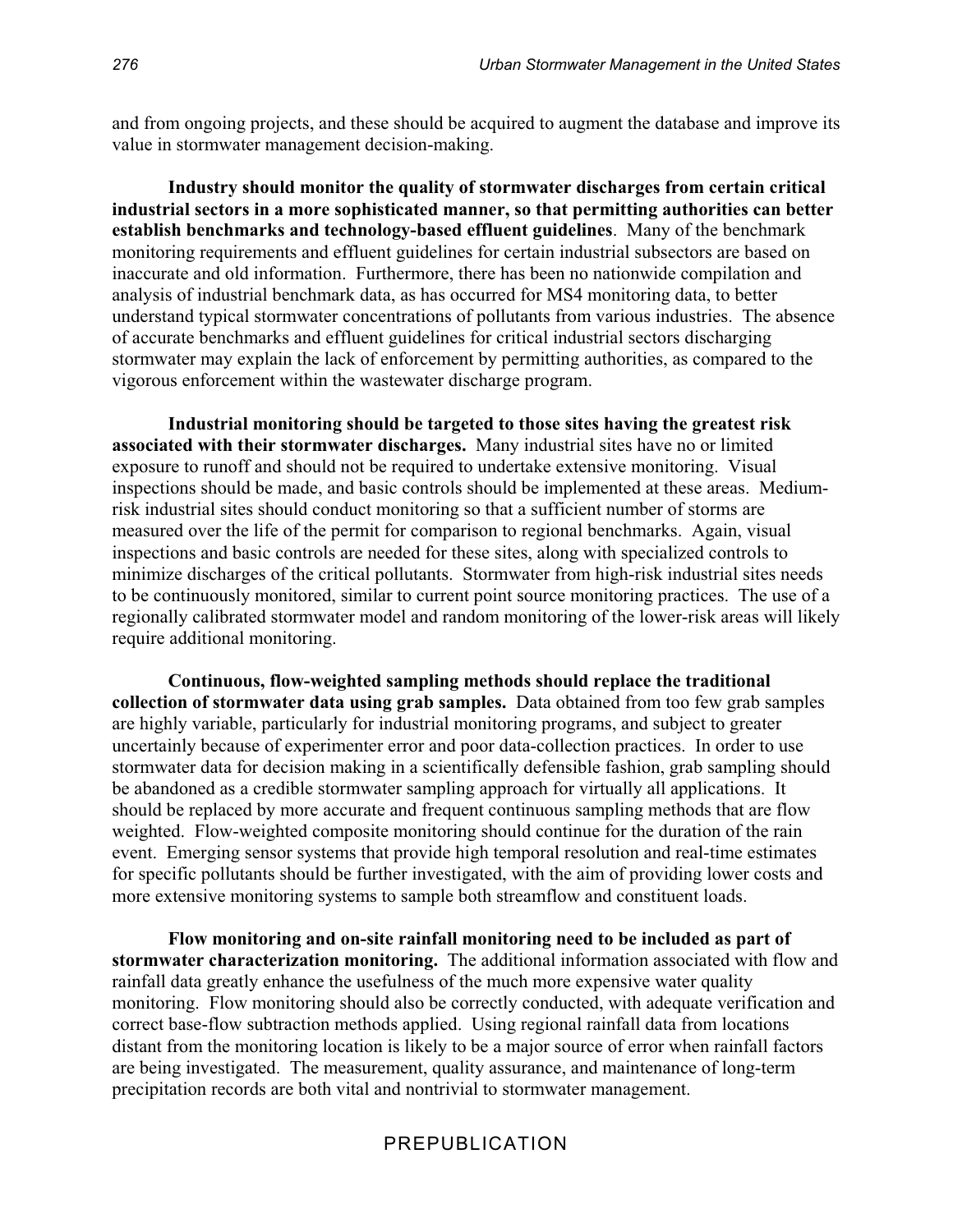**Whether a first flush of contaminants occurs at the start of a rainfall event depends on the intensity of rainfall, the land use, and the specific pollutant.** First flushes are more common for smaller sites with greater imperviousness and thus tend to be associated with more intense land uses such as commercial areas. Even though a site may have a first flush of a constituent of concern, it is still important that any SCM be designed to treat as much of the runoff from the site as possible. In many situations, elevated discharges may occur later in an event associated with delayed periods of peak rainfall intensity.

Stormwater runoff in arid and semi-arid climates demonstrates a seasonal first-flush effect (i.e., the dirtiest storms are the first storms of the season). In these cases, it is important that SCMs are able to adequately handle these flows. As an example, early spring rains mixed with snowmelt may occur during periods when wet detention ponds are still frozen, hindering their performance. The first fall rains in the southwestern regions of the United States may occur after extended periods of dry weather. Some SCMs, such as street cleaning targeting leaf removal, may be more effective before these rains than at other times of the year.

**Watershed models are useful tools for predicting downstream impacts from urbanization and designing mitigation to reduce those impacts, but they are incomplete in scope and typically do not offer definitive causal links between polluted discharges and downstream degradation.** Every model simulates only a subset of the multiple interconnections between physical, chemical, and biological processes found in any watershed, and they all use a grossly simplified representation of the true spatial and temporal variability of a watershed. To speak of a "comprehensive watershed model" is thus an oxymoron, because the science of stormwater is not sufficiently far advanced to determine causality between all sources, resulting stressors, and their physical, chemical, and biological responses. Thus, it is not yet possible to create a protocol that mechanistically links stormwater dischargers to the quality of receiving waters. The utility of models with more modest goals, however, can still be high—as long as the questions being addressed by the model are in fact relevant and important to the functioning of the watershed to which that model is being applied, and sufficient data are available to calibrate the model for the processes included therein.

**EPA needs to ensure that the modeling and monitoring capabilities of the nation are continued and enhanced to avoid losing momentum in understanding and eliminating stormwater pollutant discharges.** There is a need to extend, develop, and support current modeling capabilities, emphasizing (1) the impacts of flow energy, sediment transport, contaminated sediment, and acute and chronic toxicity on biological systems in receiving waterbodies; (2) more mechanistic representation (physical, chemical, biological) of SCMs; and (3) coupling between a set of functionally specific models to promote the linkage of source, transport and transformation, and receiving water impacts of stormwater discharges. Stormwater models have typically not incorporated interactions with groundwater and have treated infiltration and recharge of groundwater as a loss term with minimal consideration of groundwater contamination or transport to receiving waterbodies. Emerging distributed modeling paradigms that simulate interactions of surface and subsurface flowpaths provide promising tools that should be further developed and tested for applications in stormwater analysis.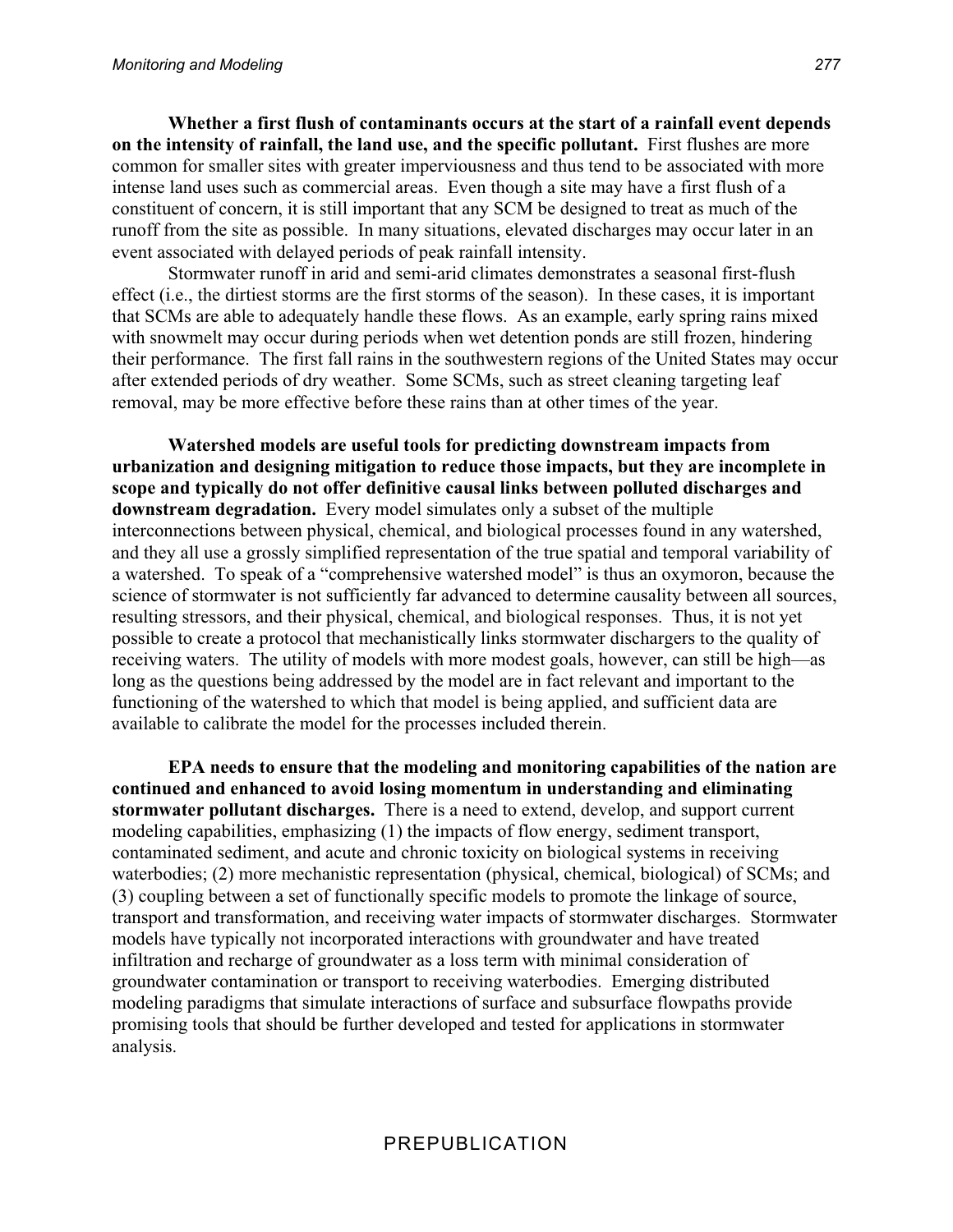though there is sediment buildup, algae, or other products of a properly functioning SCM visible. Similarly, a biologist or ecologist evaluating an ecologically healthy SCM in an urban context might find it to be beautiful because of its biological or ecological diversity, whereas another individual who evaluates the same SCM finds it to be "weedy." SCMs can be viewed as a means of restoring a degraded landscape to a state that might have existed before urban development. The desire to "return to nature" is a seductive idea that suggests naturalistic SCMs that may have very little to do with an original landscape, given the dramatic changes in hydrology that are inevitable with urban streams. Each of these widely varied views of SCMs may be appropriate depending on the context and the viewer.

One goal of stormwater management should be to make SCMs desirable and attractive to a broader audience, thereby increasing their potential for long-term effectiveness. For example, the Portland convention center rain gardens demonstrate how native and non-native wetland plantings can be carefully composed as a landscape composition and also provide for stormwater treatment. If context and aesthetics of a chosen SCM are poorly matched, there is a high probability that the SCM will be eliminated or its function compromised because of modifications that make its landscape qualities more appropriate for its context.

#### **CONCLUSIONS AND RECOMMENDATIONS**

SCMs, when designed, constructed, and maintained correctly, have demonstrated the ability to reduce runoff volume and peak flows and to remove pollutants. However, in very few cases has the performance of SCMs been mechanistically linked to the guaranteed sustainment at the watershed level of receiving water quality, in-stream habitat, or stream geomorphology. Many studies demonstrate that degradation in rivers is directly related to impervious surfaces in the contributing watershed, and it is clear that SCMs, particularly combinations of SMCs, can reduce the runoff volume, erosive flows, and pollutant loadings coming from such surfaces. However, none of these measures perfectly mimic natural conditions, such that the accumulation of these SCMs in a watershed may not protect the most sensitive beneficial aquatic life uses in a state. Furthermore, the implementation of SCMs at the watershed scale has been too inconsistent and too recent to observe an actual cause-and-effect relationship between SCMs and receiving waters. The following specific conclusions and recommendations about stormwater control measures are made.

**Individual controls on stormwater discharges are inadequate as the sole solution to stormwater in urban watersheds**. SCM implementation needs to be designed as a system, integrating structural and nonstructural SCMs and incorporating watershed goals, site characteristics, development land use, construction erosion and sedimentation controls, aesthetics, monitoring, and maintenance. Stormwater cannot be adequately managed on a piecemeal basis due to the complexity of both the hydrologic and pollutant processes and their effect on habitat and stream quality. Past practices of designing detention basins on a site-by-site basis have been ineffective at protecting water quality in receiving waters and only partially effective in meeting flood control requirements.

**Nonstructural SCMs such as product substitution, better site design, downspout disconnection, conservation of natural areas, and watershed and land-use planning can dramatically reduce the volume of runoff and pollutant load from a new development.**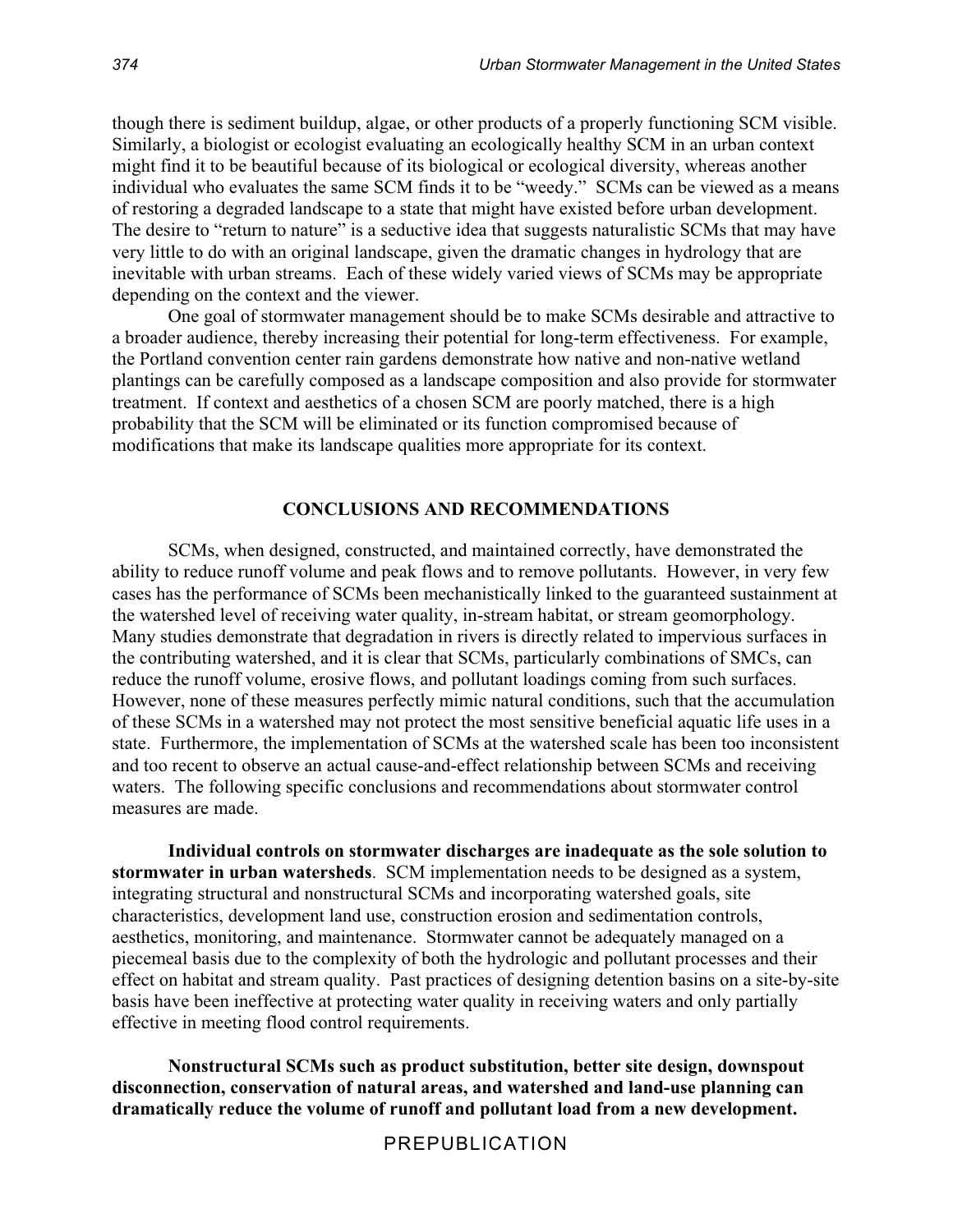Such SCMs should be considered first before structural practices. For example, lead concentrations in stormwater have been reduced by at least a factor of 4 after the removal of lead from gasoline. Not creating impervious surfaces or removing a contaminant from the runoff stream simplifies and reduces the reliance on structural SCMs.

**SCMs that harvest, infiltrate, and evapotranspirate stormwater are critical to reducing the volume and pollutant loading of small storms**. Urban municipal separate stormwater conveyance systems have been designed for flood control to protect life and property from extreme rainfall events, but they have generally failed to address the more frequent rain events (<2.5 cm) that are key to recharge and baseflow in most areas. These small storms may only generate runoff from paved areas and transport the "first flush" of contaminants. SCMs designed to remove this class of storms from surface runoff (runoff-volume-reduction SCMs rainwater harvesting, vegetated, and subsurface) can also address larger watershed flooding issues.

**Performance characteristics are starting to be established for most structural and some nonstructural SCMs, but additional research is needed on the relevant hydrologic and water quality processes within SCMs across different climates and soil conditions.**  Typical data such as long-term load reduction efficiencies and pollutant effluent concentrations can be found in the International Stormwater BMP Database. However, understanding the processes involved in each SCM is in its infancy, making modeling of these SCMs difficult. Seasonal differences, the time between storms, and other factors all affect pollutant loadings emanating from SCMs. Research is needed that moves away from the use of percent removal and toward better simulation of SCM performance. Hydrologic models of SCMs that incorporate soil physics (moisture, wetting fronts) and groundwater processes are only now becoming available. Research is particularly important for nonstructural SCMs, which in many cases are more effective, have longer life spans, and require less maintenance than structural SCMs. EPA should be a leader in SCM research, both directly by improving its internal modeling efforts and by funding state efforts to monitor and report back on the success of SCMs in the field.

**Research is needed to determine the effectiveness of suites of SCMs at the watershed scale.** In parallel with learning more about how to quantify the unit processes of both structural and nonstructural practices, research is needed to develop surrogates or guidelines for modeling SCMs in lumped watershed models. Design formulas and criteria for the most commonly used SCMs, such as wet ponds and grass swales, are based on extensive laboratory and/or field testing. There are limited data for other SCMs, such as bioretention and proprietary filters. Whereas it is important to continue to do rigorous evaluations of individual SCMs, there is also a role for more simple methods to gain an approximate idea about how SCMs are performing. The scale factor is a problem for watershed managers and modelers, and there is a need to provide guidance on how to simulate a watershed of SCMs, without modeling thousands of individual sites.

**Improved guidance for the design and selection of SMCs is needed to improve their implementation.** Progress in implementing SCMs is often handicapped by the lack of design guidance, particularly for many of the non-traditional SCMs. Existing design guidance is often